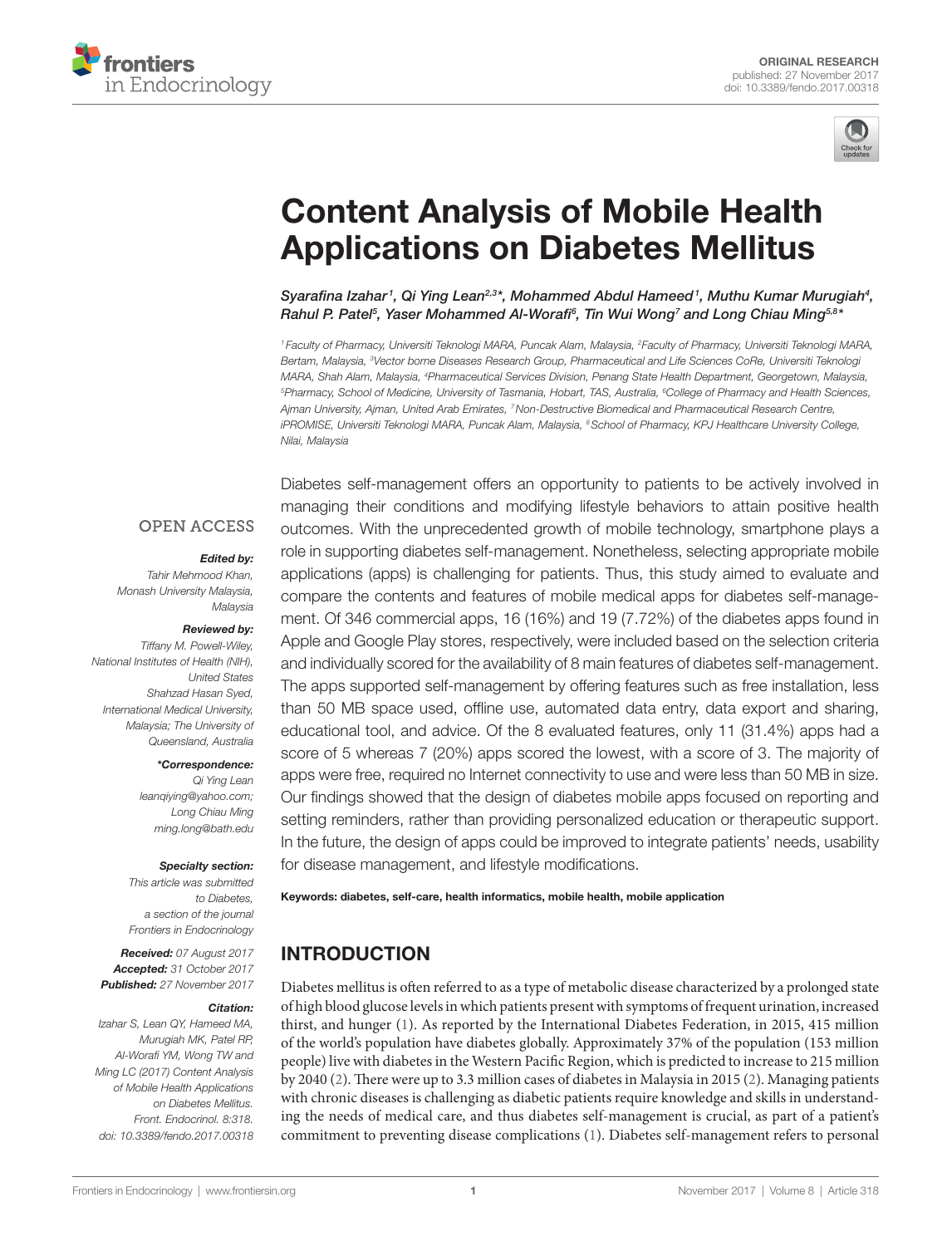actions toward handling the conditions and slowing the progress of the disease ([3](#page-6-2)). Consistent self-monitoring of blood glucose (SMBG) has been shown to improve glycemic control, delaying complications of diabetes, and thus reducing hospitalizations [\(4\)](#page-6-3). Specifically, diabetes self-management improves health outcome by helping lifestyle modifications including exercise, diet, and medication adherence [\(5\)](#page-6-4). Apart from being well equipped with knowledge and skills, patients require continuous motivation to effectively cope with diabetes ([3](#page-6-2)), which might necessitate a personalized and comprehensive approach from health-care professionals and health information technology.

Mobile phones have become an essential communication tool globally, the advances in technology have further increased smartphone reliability in various uses ([3](#page-6-2)). Mobile apps are tools which provide various functionalities and services ranging from entertainment, business, education, and self-management, including incorporation into chronic disease management and prevention such as diabetes self-care ([6](#page-6-5)). It has been shown that diabetes self-care can be improved with mobile phone interventions since they offer great potential to support therapy management, to increase therapy adherence, and to prevent disease complications ([7](#page-6-6)). Valuable features of mobile apps have been identified: simple to use, able to provide specific instructions for better disease management, and able to share data with other individuals [\(4\)](#page-6-3).

Diabetes self-management mobile apps that are designed and developed to manage diabetes may support self-management in diabetes [\(8\)](#page-6-7). There are various free or paid apps for diabetes yet their use by patients necessitates supervision as the health benefits of mobile apps in managing diabetic conditions are unknown [\(8\)](#page-6-7). Thus, the use of mobile medical apps which can assist diabetes mellitus management is limited [\(9\)](#page-6-8). Before mobile apps are promoted to increase their use in managing diabetes among patients, a systematic evaluation of selected mobile medical apps for diabetes mellitus self-management is important to guide diabetic patients or carers in choosing suitable mobile medical apps for diabetes self-management. The evaluation of the contents and features of mobile medical apps for diabetes selfmanagement would allow to rank the usability and completeness of the mobile apps. The evaluation of the contents and features of diabetes mobile medical apps is important as it will provide guidance for diabetic patients in choosing suitable diabetes apps for self-management. The clinicians could also recommend the most suitable mobile apps to their patients and incorporate the mobile apps into the treatment protocol. Therefore, the purpose of this study was to evaluate the contents and the features of mobile medical apps for diabetes self-management. The study might assist mobile app developers in designing new diabetes mobile medical apps or in modifying and improving their existing mobile medical apps.

## METHODOLOGY

## Study Design

The search for diabetes mobile medical apps in two platforms: Apple and Google Play stores was done separately by using two smartphones: an iPhone 6 (Apple Inc., Cupentino, CA, USA, for iPhone operating system, iOS device) and a Lenovo A369i (for Android OS device), respectively. The inclusion criteria for the mobile apps were meant to be used for diabetes self-management and have a SMBG, which enables the user to record their blood glucose measurement using the apps. The mobile apps which were specifically designed for medical practitioners rather than patients were excluded from the study. The apps which provided no English-language user interface and/or were developed for use in certain countries other than Malaysia were not included in the evaluation. The apps which offered a general fitness functionality that could be used for diabetes management but were not specifically designed for it were also not part of the study. Apps which were not meant to be used with smartphones were not evaluated, for example, those apps for tablets or iPads only. The apps which were not regularly updated (with a latest updated date of 18 months prior to the study) were also excluded from the study.

First, the mobile apps were searched for using a search keyword "diabetes" (**[Figure 1](#page-2-0)**). Mobile apps which fulfilled all of the criteria were assessed for the availability of the following features. Based on a literature review ([10–](#page-6-9)[13\)](#page-6-10) and discussion among two senior clinical pharmacists and two medical specialists with more than 10 years of clinical experiences managing patients with T2DM, eight selected areas were used for the purpose of comparison among the mobile apps: (i) no Internet requirement, (ii) size of application less than 50 MB, (iii) no subscription requirement, (iv) education tool (diabetes teaching), (v) communication (exporting reports), (vi) automatic data entry option (glucose data can be automatically synchronized into mobile apps' log data by connecting the glucose meter to mobile), (vii) reminders (remind users to check their blood glucose and take their medications at specific time intervals), and (viii) advisory (therapeutic support). One point was given to the availability of each feature, with a total score of 8.

## RESULTS

The search for diabetes apps in Apple Apps Store and Google Play yielded a total of 100 and 246 apps, respectively. Only 35 (15.9%) mobile medical apps met the inclusion criteria: 16 (16%) from Apple Store, and 19 (7.72%) from Google Play. Their features are illustrated in **[Figure 2](#page-2-1)**.

Of the included apps, 87.5% of apps from Apple store and all Android apps from Google Play had the size of less than 50 MB (**[Figure 2](#page-2-1)**). A slightly higher proportion of Android apps (73.7–84.2%) could be downloaded for free, could be used during offline, and enabled data export compared to apps from the Apple store (68.7–75%). On the other hand, a high proportion of apps from iOS (56.3%) had a reminder feature than apps from the Google Play store (36.8%). The features least possessed by Apple iOS apps were educational tool for learning about diabetes (12.5%), automated data entry (18.75%), and advice (18.75%). A total of three apps from the Apple store provided therapeutic advice as one of their features, while none of the Google Android apps had this feature.

When assessing the features of each app, none of the apps had a score of 6–8 from the total features. Of the 16 Apple mobile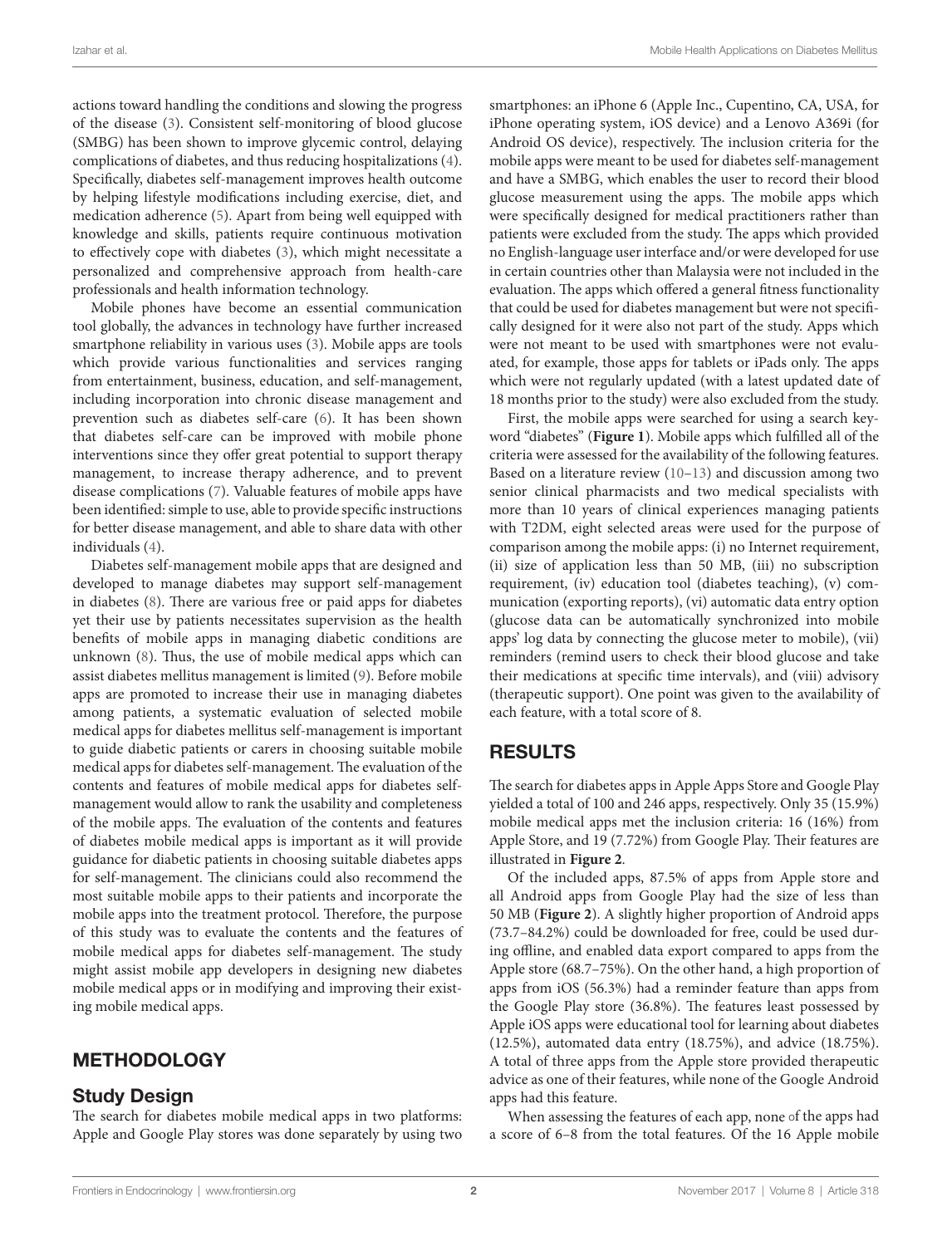

<span id="page-2-0"></span>

<span id="page-2-1"></span>apps, 6 apps (37.5%) scored 5. Five apps (31.25%) scored 4, and the remaining apps  $(n = 5, 31.25%)$  scored 3 (**Table 1**). From the total of 19 selected mobile apps for Android, only 5 (26.32%) scored 5, while 7 (36.84%) scored 4, and 7 scored 3 (**Table 2**). Although some apps scored the same, the features they offered varied (**Tables 1** and **2**).

# **DISCUSSION**

Recent evidence suggest that mobile apps may be utilized to convey health services to patients and can be used as self-management tools [\(14,](#page-6-11) [15](#page-6-12)). In this study, we compared diabetes management apps, either in iOS or Android, with the goal of understanding the content, functionability, and design features. We found that the mobile apps varied in their features and usability. The evaluation of mobile medical apps for diabetes mellitus self-management was conducted through the assessment of the mobile apps' features. Of 35 apps, the apps with the highest scores of 5 were MyGlycemia, MySugr Diabetes Logbook in both stores; Glooko, Glucose Companion, Sugar Streak, and Diabetes in Check in Apple store; and Diabetes Tracker, Health2Sync, and Diabetes Pal in Google Play store. Most of the apps were relatively small in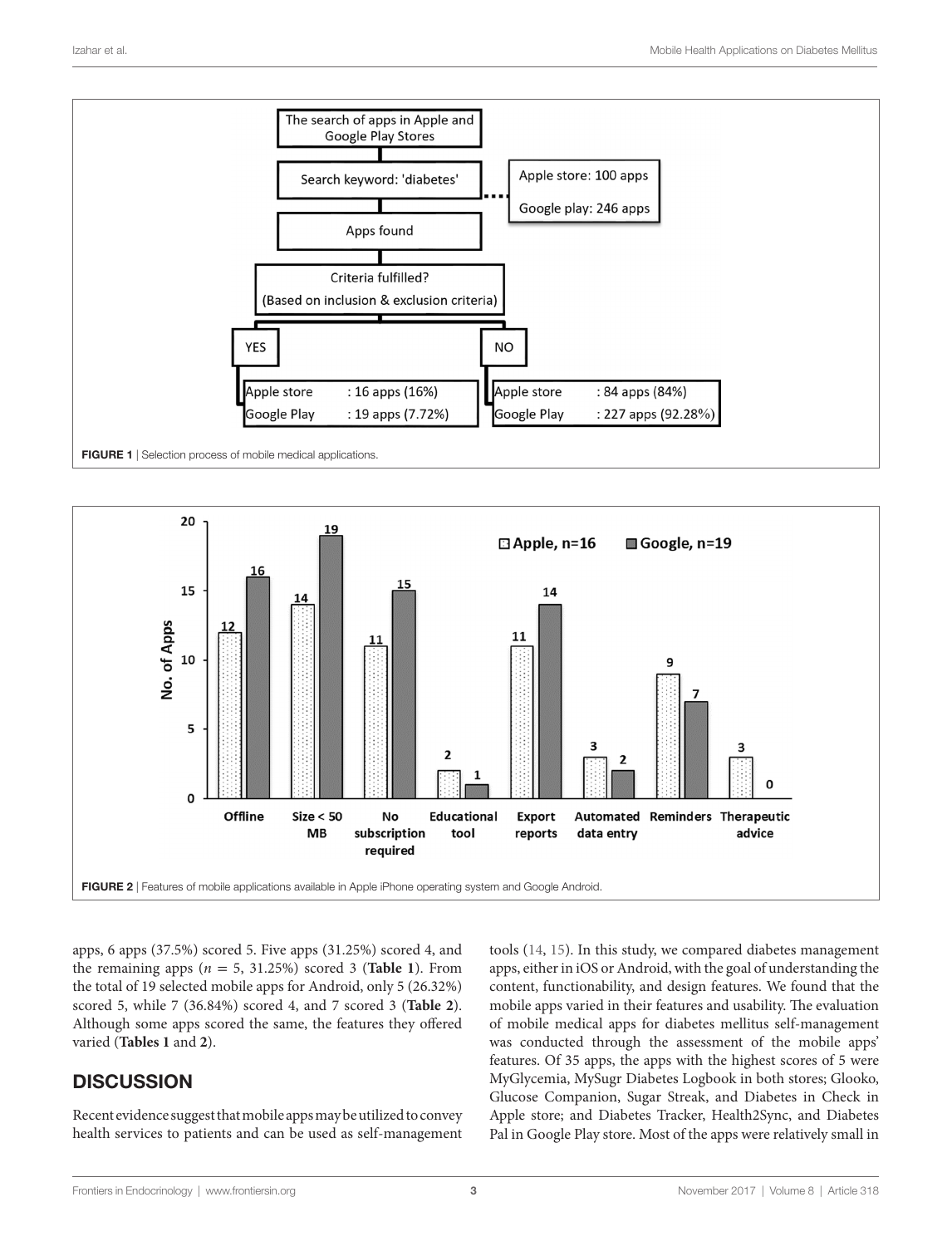#### TABLE 1 | Mobile medical apps for Apple iPhone operating system and their features.

| No.            | Mobile apps' logo and name, name of developer             | Last updated       | <b>Features</b>       |                          |                                |                     |                  |                         |                  |                 |                           |
|----------------|-----------------------------------------------------------|--------------------|-----------------------|--------------------------|--------------------------------|---------------------|------------------|-------------------------|------------------|-----------------|---------------------------|
|                |                                                           |                    | <b>Use</b><br>offline | <b>Size</b><br>$<$ 50 MB | No<br>subscription<br>required | Educational<br>tool | Export<br>report | Automated<br>data entry | <b>Reminders</b> | <b>Advisory</b> | score                     |
| -1             | $\bullet$                                                 | September 10, 2015 | ✓                     | $\checkmark$             | ✓                              |                     | $\checkmark$     |                         | ✓                |                 | 5                         |
|                | MyGlycemia, by InsyncApp                                  |                    |                       |                          |                                |                     |                  |                         |                  |                 |                           |
| $\overline{c}$ |                                                           | May 31, 2016       | $\checkmark$          |                          |                                |                     | ✓                | $\checkmark$            |                  |                 | 5                         |
|                | $\mathbf{C}$                                              |                    |                       |                          |                                |                     |                  |                         |                  |                 |                           |
| 3              | Glooko, by Glooko, Inc.                                   | October 27, 2015   | ✓                     | $\checkmark$             | ✓                              |                     | ✓                |                         | ✓                |                 | 5                         |
|                | $\mathcal{L}_{\mathbf{0}}$                                |                    |                       |                          |                                |                     |                  |                         |                  |                 |                           |
|                | Glucose Companion Free, by Maxwell Software               |                    | ✓                     | ✓                        | ✓                              |                     | ✓                |                         |                  |                 | 5                         |
| $\overline{4}$ | <b>A</b><br>Sugar Streak, by Sugar Streak                 | April 25, 2016     |                       |                          |                                |                     |                  |                         |                  |                 |                           |
| $\,$ 5 $\,$    | $\overline{\mathbf{z}}$                                   | June 9, 2016       |                       |                          | ✓                              | ✓                   | ✓                |                         |                  | $\checkmark$    | 5                         |
|                | Diabetes in Check, by Everyday Health, Inc.               |                    |                       |                          |                                |                     |                  |                         |                  |                 |                           |
| 6              | <b>in</b>                                                 | June 5, 2016       |                       | ✓                        |                                | ✓                   | ✓                |                         | ✓                |                 | 5                         |
|                | MySugr Diabetes Logbook, by mySugr GmbH                   |                    |                       |                          |                                |                     |                  |                         |                  |                 |                           |
| $\overline{7}$ |                                                           | June 1, 2016       | ✓                     | $\checkmark$             | ✓                              |                     |                  | ✓                       |                  |                 | $\overline{4}$            |
|                | $\bigcirc$<br>Diabetes Pal App, by Telcare, Inc.          |                    |                       |                          |                                |                     |                  |                         |                  |                 |                           |
| $\,8\,$        |                                                           | June 9, 2016       | ✓                     | ✓                        |                                |                     |                  |                         |                  |                 | $\overline{4}$            |
|                | $\circledcirc$                                            |                    |                       |                          |                                |                     |                  |                         |                  |                 |                           |
| $\Theta$       | AgaMatrix Diabetes Manager, by AgaMatrix                  | May 24, 2016       | ✓                     | $\checkmark$             |                                |                     |                  |                         |                  |                 | $\overline{4}$            |
|                |                                                           |                    |                       |                          |                                |                     |                  |                         |                  |                 |                           |
|                | Glucose Wiz, by Linklinks LTD.                            | January 3, 2015    | ✓                     | $\checkmark$             |                                |                     | ✓                |                         |                  |                 | $\overline{4}$            |
| 10             | DIABETES<br>Diabetes Pacer, by Pacer Health, Inc.         |                    |                       |                          |                                |                     |                  |                         |                  |                 |                           |
| 11             | 露                                                         | April 28, 2015     |                       | ✓                        | ✓                              |                     |                  |                         |                  |                 | $\overline{4}$            |
|                | Diabetes Pilot Pro, by Digital Altitudes, LLC             |                    |                       |                          |                                |                     |                  |                         |                  |                 |                           |
| 12             | BLUE<br>LODP.                                             | September 23, 2015 |                       | $\checkmark$             | ✓                              |                     |                  |                         |                  |                 | $\ensuremath{\mathsf{3}}$ |
|                | BlueLoop, by BlueLoop, LLC                                |                    |                       |                          |                                |                     |                  |                         |                  |                 |                           |
| 13             | $\bullet$                                                 | April 12, 2016     | ✓                     | $\checkmark$             | ✓                              |                     |                  |                         |                  |                 | 3                         |
|                | Diabetes Kit Blood Glucose Logbook, by Diabetes Labs, LLC |                    |                       |                          |                                |                     |                  |                         |                  |                 |                           |
| 14             | $\overline{\mathbf{Q}}$                                   | June 8, 2016       |                       | ✓                        | ✓                              |                     |                  |                         |                  |                 | 3                         |
|                | Sugar Sense, by MedHelp                                   |                    |                       |                          |                                |                     |                  |                         |                  |                 |                           |
| 15             | ONE<br>DROP                                               | May 28, 2016       |                       | ✓                        |                                |                     |                  |                         |                  |                 | 3                         |
|                | One Drop, by Informed Data Systems, Inc.                  |                    |                       |                          |                                |                     |                  |                         |                  |                 |                           |
| 16             |                                                           | June 1, 2016       | ✓                     | ✓                        |                                |                     |                  | ✓                       |                  |                 | 3                         |
|                | MySugr Scanner, by mySugr GmbH                            |                    |                       |                          |                                |                     |                  |                         |                  |                 |                           |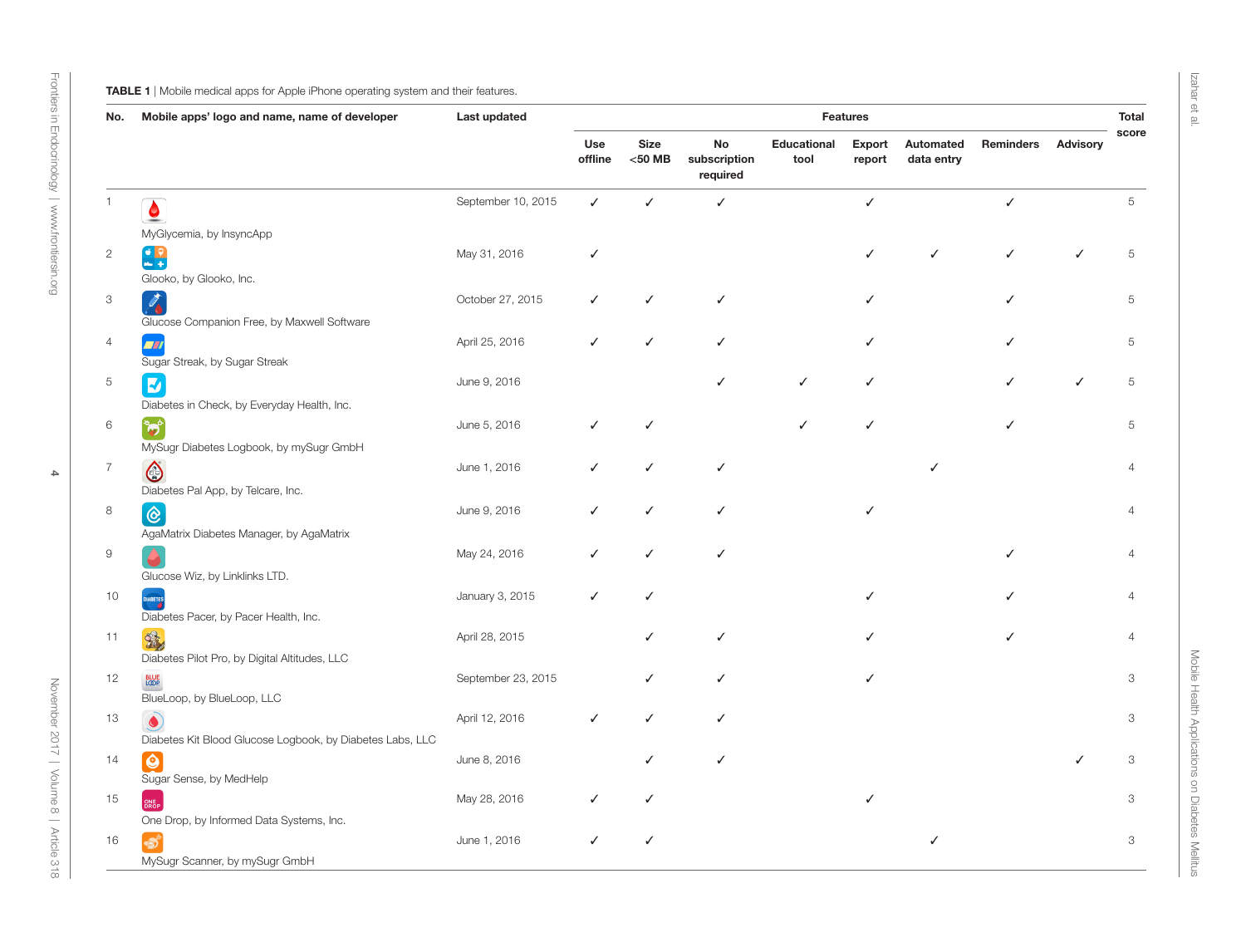#### **TABLE 2** | Mobile medical apps for Google Android and their features.

| No.                       | Mobile apps' logo and name, name of developer                                               | Last updated      | <b>Features</b> |                   |                            |                     |                  |                         |                  |                 |                |
|---------------------------|---------------------------------------------------------------------------------------------|-------------------|-----------------|-------------------|----------------------------|---------------------|------------------|-------------------------|------------------|-----------------|----------------|
|                           |                                                                                             |                   | Use<br>offline  | Size<br>$<$ 50 MB | No subscription<br>require | Educational<br>tool | Export<br>report | Automated<br>data entry | <b>Reminders</b> | <b>Advisory</b> | score          |
| $\overline{1}$            | $\mathbf{b}^*$<br>MySugr Diabetes Logbook, by mySugr GmbH                                   | June 10, 2016     | ✓               | $\checkmark$      |                            | ✓                   | $\checkmark$     |                         | ✓                |                 | 5              |
| $\sqrt{2}$                | $\mathcal{R}$<br>Diabetes Tracker, by Mig Super                                             | December 18, 2015 | ✓               | $\checkmark$      | ✓                          |                     | ✓                |                         |                  |                 | 5              |
| $\ensuremath{\mathsf{3}}$ |                                                                                             | April 12, 2016    | ✓               | $\checkmark$      | ✓                          |                     |                  |                         |                  |                 | 5              |
| $\overline{4}$            | My Glycemia, by InSyncApp<br>Health2Sync, by H2 Inc.                                        | May 30, 2016      | ✓               | $\checkmark$      | ✓                          |                     | ✓                | $\checkmark$            |                  |                 | 5              |
| 5                         | $\bigcirc$<br>Diabetes Pal, by MyTelcare                                                    | May 6, 2015       | ✓               | $\checkmark$      | ✓                          |                     | ✓                | $\checkmark$            |                  |                 | 5              |
| 6                         | $\bullet$<br>Diabetes: M, by Sirma Medical Systems                                          | March 29, 2016    | ✓               | $\checkmark$      | ✓                          |                     |                  |                         |                  |                 | $\overline{4}$ |
| $\overline{7}$            | €<br>Diabetes, by Klimaszewski Szymon                                                       | June 2, 2016      |                 | $\checkmark$      |                            |                     |                  |                         |                  |                 | $\overline{4}$ |
| $\,8\,$                   | Diabetes Journal, by Suderman Solutions                                                     | June 4, 2016      | ✓               | $\checkmark$      | ✓                          |                     | ✓                |                         |                  |                 | $\overline{4}$ |
| $\mathsf 9$               | $\omega$<br>Social Diabetes, by SocialDiabetes                                              | June 1, 2016      | ✓               | $\checkmark$      | ✓                          |                     |                  |                         | J                |                 | $\overline{4}$ |
| 10                        | $\boldsymbol{\Theta}$<br>Sugar Sense, by MedHelp                                            | June 6, 2016      | ✓               | ✓                 | ✓                          |                     |                  |                         |                  |                 | $\overline{4}$ |
| 11                        | $\bullet$<br>DiaLog, by David Froehlich                                                     | February 4, 2016  | ✓               | $\checkmark$      |                            |                     | ℐ                |                         |                  |                 | $\overline{4}$ |
| 12                        | $\bullet_{\blacktriangle}$<br>OnTrack, by Medivo                                            | January 29, 2015  | ✓               | $\checkmark$      |                            |                     |                  |                         |                  |                 | $\overline{4}$ |
| 13                        | H<br>Diabetes Connect, by SquareMed Software GmbH                                           | 14 April, 2016    |                 | ✓                 | ✓                          |                     |                  |                         |                  |                 | 3              |
| 14                        | $\odot$<br>Habits, by Jana Care                                                             | May 6, 2016       |                 | ✓                 |                            |                     |                  |                         |                  |                 | 3              |
| 15                        | $\begin{array}{c} \hline 100 \\ 0 \\ 0 \\ 0 \end{array}$<br>Easy Diabetes, by EasyMobileApp | May 17, 2016      | ✓               | ✓                 |                            |                     |                  |                         |                  |                 | 3              |
| 16                        | $\bullet$<br>Blood Glucose Tracker, by Little Bytes Software                                | July 5, 2015      |                 | ✓                 |                            |                     |                  |                         |                  |                 | 3              |
| 17                        | $\odot$                                                                                     | May 29, 2016      | ✓               | ✓                 | ✓                          |                     |                  |                         |                  |                 | 3              |
| 18                        | Blood Glucose Manager, by ROOT93 Inc.<br>si<br>Diary                                        | March 21, 2016    | ✓               | $\checkmark$      | ✓                          |                     |                  |                         |                  |                 | 3              |
| 19                        | SiDiary, by SINOVO GmbH & Co. KG<br>€<br>Diabeto, by Diabeto Inc.                           | February 5, 2016  | ✓               | $\checkmark$      | ✓                          |                     |                  |                         |                  |                 | 3              |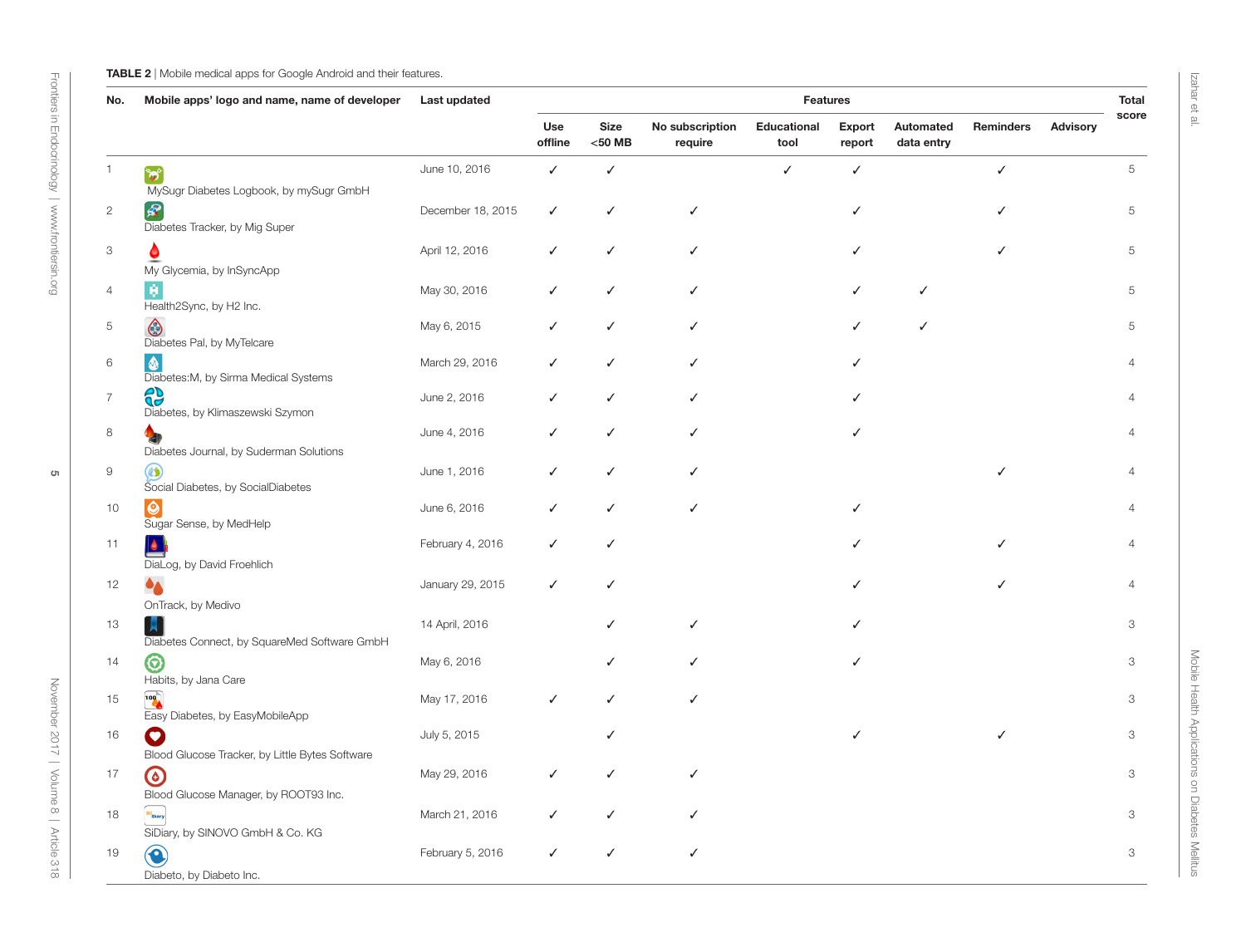storage size (<50 MB) and could be used offline. Moreover, most had communication features which enabled the users to export their data files from the mobile phone *via* email [\(11](#page-6-16)). This offered patients an electronic system to store their blood glucose records which could be later exported for review during medical followup. This was also found to be one of the most favored features for the apps' users ([16\)](#page-6-17).

Nonetheless, there were only a limited number of the apps (for example, Glooko) that offered an automatic data entry feature, which allowed the users to transfer data directly from their blood glucose meter to the phone by cable connection or Bluetooth. Apart from being user friendly, automated data transfer is likely to result in more data captured and reduced errors compared to manual data entry. Glooko is also integrated with other popular health and fitness mobile apps, which allows the users to automatically add physical activities, blood pressure, and body weight data into their health records [\(17\)](#page-6-18). Moreover, some of the apps such as Glooko and Diabetes in Check provide therapeutic support which enables medical professionals to give feedback based on the data input remotely.

A minority of the apps required a subscription, though this did not mean that they had a particularly high quantity of information, as there were free apps with equal number of features. On the other hand, the reminder feature enables the apps' users to set the administration time of medications, when to check their blood glucose level, when to take medications, or when to have meals, which might help to improve adherence and prevent episodes of hypoglycemia [\(18\)](#page-6-19). Practically it may be also useful that the reminder also includes when to visit physicians; for example, once in every 3 months or as often as instructed by the physicians. This simple reminder potentially benefit patients especially elderly who are tend to be forgetful or do not aware of their diabetes conditions. Regular medical follow-ups could ensure patients' health conditions are under control [\(1\)](#page-6-0).

Diabetes self-management education is one of the fundamental elements of a comprehensive treatment plan in patients, which ultimately aim to have a positive impact on clinical outcomes. Notably, only three of the reviewed apps had an incorporated educational tool. The majority of reviewed apps did not include this element probably due to the lack of use of clinical guidelines and involvement of health-care teams in preparing patient-oriented health-care apps. To achieve the goals of medical treatment, there is a distinct need to include an educational component as it helps to increase awareness of the importance of adherence and good practices [\(8\)](#page-6-7). According to the American Association of Diabetes Educators, there are seven key areas to focus on to help patients to manage their diabetes [\(1\)](#page-6-0), including healthy eating, being active, glucose level monitoring, compliance with medication, cardiovascular risk reduction, and coping with stress. With the development of information technology such as mobile apps, strategies for managing glucose level and other metabolic parameters have become convenient and simple ([11\)](#page-6-16). Diabetes mobile apps helps patients to set their goals based on the seven proven diabetes management approaches, thus improving the self-management of diabetes in patients [\(19\)](#page-6-20). In

addition, the main foundation in empowering diabetic patients to effectively manage their diabetes condition is by implementing diabetes self-management education ([3](#page-6-2)). Through the education, patients gain knowledge and skills required to self-manage their diabetes [\(20](#page-6-13)). This includes healthy eating and diabetes complication risk reduction behaviors. Recommendations on healthy diet plan for diabetic patients help to improve patients' nutritional choice, caloric intake, and thus assisting patients' body weight management and glycemic control. Recently, programs using mobile phone and video gaming have shown to change health behaviors of diabetic patients by providing them with the information on self-care including healthy choice of food and physical activities ([21](#page-6-14), [22\)](#page-6-15). Therefore, in the aim of training patients with diabetes to self-manage, which could be assisted by the mobile apps, the newly developed digital tools should be comprehensive, incorporating all the abovementioned features. Nonetheless, diabetes self-management with the intervention of smartphones is limited to those patients who are equipped with such a device and who are technology literate. Thus, this could be a major limitation for diabetes self-management among the older patients [\(23](#page-7-0)).

Moreover, the majority of apps have not been evaluated for their potential in providing benefits or improving the health outcomes of patients. The selection of the most suitable and satisfactory mobile apps will require patients' consideration of their personal needs, such as insulin dose and diet modifications [\(15\)](#page-6-12). Although patients are free to choose the apps, they may not be able to distinguish which is the most helpful, easiest, and effective one to integrate as part of their diabetes care. Patients' age, the cost of apps, and app-specific features are factors to consider when health-care practitioners help patients to identify useful apps as part of diabetes self-management ([4](#page-6-3), [8](#page-6-7)).

To produce quality mobile apps, local experts, international health professionals, or organizations should be involved when adopting evidence-based guidelines into their diabetes care. For instance, it has been shown that patients with diabetes using a mobile software which was designed by endocrinologists, achieved statistically significant improvements in hemoglobin A1c level ([24\)](#page-7-1). Thus, it is important to assess the clinical outcome and effectiveness of social media or medical apps to ensure their reliability and adoption as a useful tool in diabetes self-management ([25\)](#page-7-2). Comparative or randomized control studies are required to establish clinical evidence of successful patient engagement and cost benefits of mobile medical apps used in patients with diabetes. Meanwhile, points of care should include an introduction on how to incorporate useful mobile apps in managing diabetes in patients. The mobile apps are not only educational and informative but should be carefully designed to assist and facilitate self-management, for the intended users, who are mostly elderly. In addition, patients' adherence can be improved by implementing strategies of self-monitoring which work best for groups of patients with a specific disease [\(1\)](#page-6-0).

This study had several limitations. The number of apps for diabetes continues growing rapidly, meaning new apps were available by the time the study had finished. There was no exact download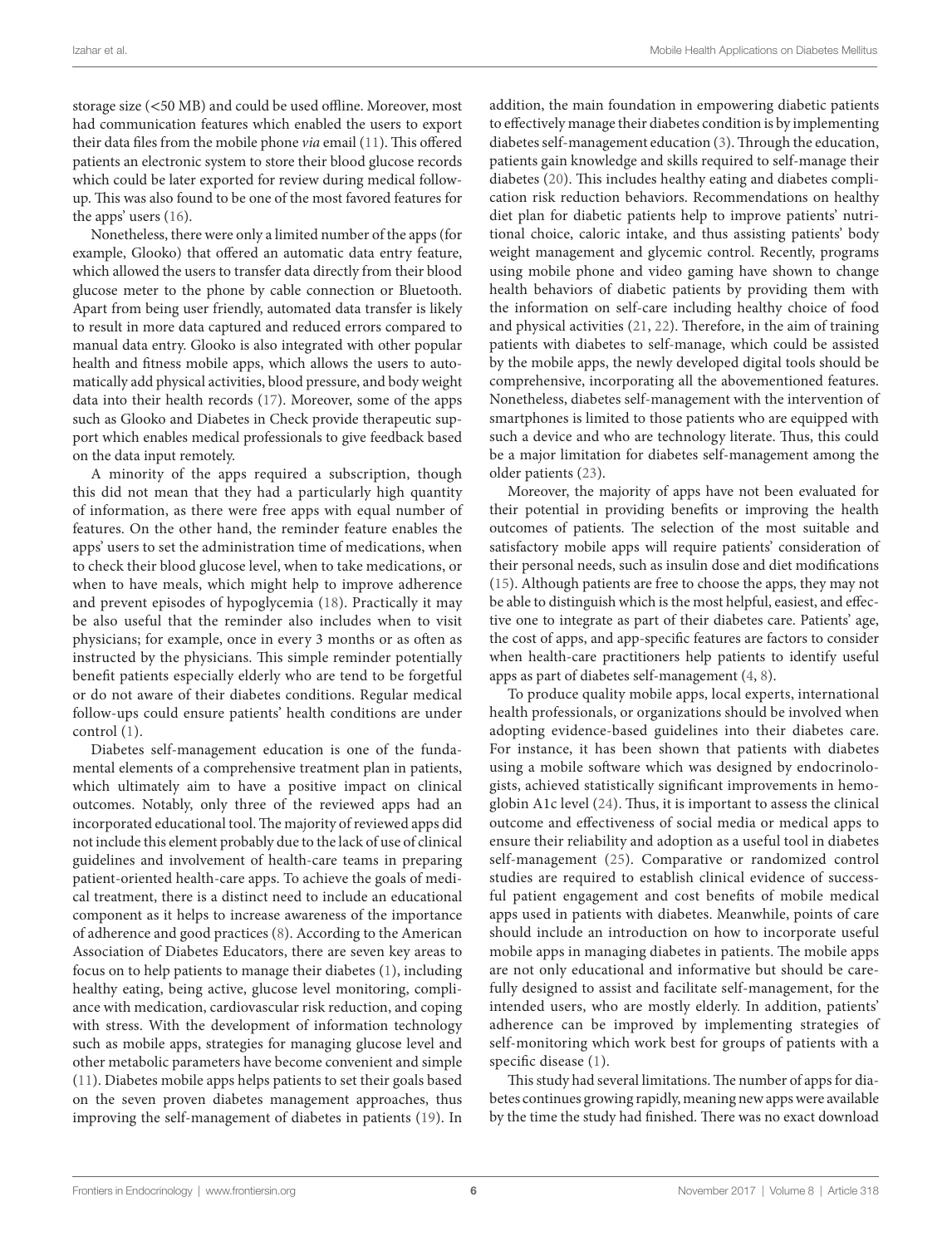statistics or formal reviews from users to know the preference or effectiveness of each apps. The apps scoring system in this study had not been used in any previous studies. The features covered the specific categories of diabetes self-management yet neither exhaustive nor endorsement of superior quality of each apps. Since, this study also did not assess the quality of the information provided by the apps, thus it could not identify the apps which provide the most evidence-based information. Moreover, an app may offer many features but have poor quality information, and *vice versa*.

## **CONCLUSION**

This study shows that there are apps tracking patient medical records especially blood glucose level and setting up reminders, which can improve diabetes control. Mobile apps have great potential in integrating patient self-care education and motivating patients in maintaining healthy behaviors, thus assisting them in managing their chronic diseases. Nonetheless, it is important to ensure the mechanism of integration and appropriateness of mobile apps in assisting patients' diabetes self-management [\(13](#page-6-10)). Research into the delivery of patientcentered mobile apps with reliable and useful information,

## **REFERENCES**

- <span id="page-6-0"></span>1. American Diabetes Association. Standards of medical care in diabetes – 2014. *Diabetes Care* (2014) 37(Suppl 1):S14–80. doi[:10.2337/dc14-S014](https://doi.org/10.2337/dc14-S014)
- <span id="page-6-1"></span>2. International Diabetes Federation. *IDF Diabetes Atlas*. 7th ed. Brussels, Belgium: International Diabetes Federation (2015). Available from: [http://](http://www.diabetesatlas.org) [www.diabetesatlas.org](http://www.diabetesatlas.org)
- <span id="page-6-2"></span>3. Maniam A, Dhillon JSD. Barriers to the effective use of diabetes self-management applications. *The 3rd National Graduate Conference*. Putrajaya: Universiti Tenaga Nasional (2015). p. 315–20.
- <span id="page-6-3"></span>4. Mendiola MF, Kalnicki M, Lindenauer S. Valuable features in mobile health apps for patients and consumers: content analysis of apps and user ratings. *JMIR Mhealth Uhealth* (2015) 3(2):e40. doi[:10.2196/mhealth.4283](https://doi.org/10.2196/mhealth.4283)
- <span id="page-6-4"></span>5. Harris MI. Health care and health status and outcomes for patients with type 2 diabetes. *Diabetes Care* (2000) 23(6):754–8. doi[:10.2337/diacare.23.](https://doi.org/10.2337/diacare.
23.6.754) [6.754](https://doi.org/10.2337/diacare.
23.6.754)
- <span id="page-6-5"></span>6. Kahn JG, Yang JS, Kahn JS. 'Mobile' health needs and opportunities in developing countries. *Health Aff* (2010) 29(2):252–8. doi[:10.1377/hlthaff.](https://doi.org/10.1377/hlthaff.
2009.0965) [2009.0965](https://doi.org/10.1377/hlthaff.
2009.0965)
- <span id="page-6-6"></span>7. Scheibe M, Reichelt J, Bellmann M, Kirch W. Acceptance factors of mobile apps for diabetes by patients aged 50 or older: a qualitative study. *Med 2 0* (2015) 4(1):e1. doi[:10.2196/med20.3912](https://doi.org/10.2196/med20.3912)
- <span id="page-6-7"></span>8. Ristau RA, Yang J, White JR. Evaluation and evolution of diabetes mobile applications: key factors for health care professionals seeking to guide patients. *Diabetes Spectr* (2013) 26(4):211–5. doi[:10.2337/diaspect.26.](https://doi.org/10.2337/diaspect.26.4.211) [4.211](https://doi.org/10.2337/diaspect.26.4.211)
- <span id="page-6-8"></span>9. Hartz J, Yingling L, Powell-Wiley TM. Use of mobile health technology in the prevention and management of diabetes mellitus. *Curr Cardiol Rep* (2016) 18(12):130. doi[:10.1007/s11886-016-0796-8](https://doi.org/10.1007/s11886-016-0796-8)
- <span id="page-6-9"></span>10. Demidowich AP, Lu K, Tamler R, Bloomgarden Z. An evaluation of diabetes self-management applications for Android smartphones. *J Telemed Telecare* (2012) 18(4):235–8. doi[:10.1258/jtt.2012.111002](https://doi.org/10.1258/jtt.2012.111002)
- <span id="page-6-16"></span>11. Tran J, Tran R, White JR. Smartphone-based glucose monitors and applications in the management of diabetes: an overview of 10 salient "apps" and a novel smartphone-connected blood glucose monitor. *Clin Diabetes* (2012) 30(4):173–8. doi[:10.2337/diaclin.30.4.173](https://doi.org/10.2337/diaclin.30.4.173)

without compromising user safety and privacy, is desirable to assist diabetes self-management.

# AUTHOR CONTRIBUTIONS

SI, QL and LM conceived the concept; SI, MH, MM, and QL wrote the initial draft; YA-W, RP, QL, and LM finalized the manuscript. All authors contributed toward revising the paper and agreed to be accountable for all aspects of the work.

## ACKNOWLEDGMENTS

The authors would like to express their gratitude to the Ministry of Higher Education, Malaysia and Universiti Teknologi MARA, Malaysia for the financial support rendered for this research. The funder had no role in the study design, data collection and analysis, decision to publish, or in the preparation of the manuscript.

## FUNDING

This study was funded by Research Entity Initiative: 600-IRMI/ DANA 5/3/REI (0004/2016), Universiti Teknologi MARA (UiTM) and Ministry of Higher Education.

- 12. El-Gayar O, Timsina P, Nawar N, Eid W. Mobile applications for diabetes self-management: status and potential. *J Diabetes Sci Techol* (2013) 7(1):247– 62. doi[:10.1177/193229681300700130](https://doi.org/10.1177/193229681300700130)
- <span id="page-6-10"></span>13. Drincic A, Prahalad P, Greenwood D, Klonoff DC. Evidence-based mobile medical applications in diabetes. *Endocrinol Metab Clin North Am* (2016) 45(4):943–65. doi:[10.1016/j.ecl.2016.06.001](https://doi.org/10.1016/j.ecl.2016.06.001)
- <span id="page-6-11"></span>14. Eng DS, Lee JM. The promise and peril of mobile health applications for diabetes and endocrinology. *Pediatr Diabetes* (2013) 14(4):231–8. doi[:10.1111/](https://doi.org/10.1111/pedi.12034) [pedi.12034](https://doi.org/10.1111/pedi.12034)
- <span id="page-6-12"></span>15. Goyal S, Cafazzo JA. Mobile phone health apps for diabetes management: current evidence and future developments. *QJM* (2013) 106(12):1067–9. doi:[10.1093/qjmed/hct203](https://doi.org/10.1093/qjmed/hct203)
- <span id="page-6-17"></span>16. Boyle L, Grainger R, Hall RM, Krebs JD. Use of and beliefs about mobile phone apps for diabetes self-management: surveys of people in a hospital diabetes clinic and diabetes health professionals in New Zealand. *JMIR Mhealth Uhealth* (2017) 5(6):e85. doi:[10.2196/mhealth.7263](https://doi.org/10.2196/mhealth.7263)
- <span id="page-6-18"></span>17. Grifantini K. Advances in management technology for diabetes: from personal reminders to digital doctors. *IEEE Pulse* (2014) 5(3):40–4. doi[:10.1109/](https://doi.org/10.1109/MPUL.2014.2309579) [MPUL.2014.2309579](https://doi.org/10.1109/MPUL.2014.2309579)
- <span id="page-6-19"></span>18. Vuong AM, Huber JC Jr, Bolin JN, Ory MG, Moudouni DM, Helduser J, et al. Factors affecting acceptability and usability of technological approaches to diabetes self-management: a case study. *Diabetes Technol Ther* (2012) 14(12):1178–82. doi:[10.1089/dia.2012.0139](https://doi.org/10.1089/dia.2012.0139)
- <span id="page-6-20"></span>19. Cafazzo JA, Casselman M, Hamming N, Katzman DK, Palmert MR. Design of an mHealth app for the self-management of adolescent type 1 diabetes: a pilot study. *J Med Internet Res* (2012) 14(3):e70. doi[:10.2196/jmir.2058](https://doi.org/10.2196/jmir.2058)
- <span id="page-6-13"></span>20. Tomky D, Tomky D, Cypress M, Dang D, Maryniuk M, Peyrot M, et al. AADE position statement. *Diabetes Educ* (2008) 34(3):445–9. doi[:10.1177/](https://doi.org/10.1177/
0145721708316625) [0145721708316625](https://doi.org/10.1177/
0145721708316625)
- <span id="page-6-14"></span>21. Nundy S, Mishra A, Hogan P, Lee SM, Solomon MC, Peek ME. How do mobile phone diabetes programs drive behavior change? *Diabetes Educ* (2014) 40(6):806–19. doi:[10.1177/0145721714551992](https://doi.org/10.1177/0145721714551992)
- <span id="page-6-15"></span>22. Boulos MNK, Gammon S, Dixon MC, MacRury SM, Fergusson MJ, Rodrigues FM, et al. Digital games for type 1 and type 2 diabetes: underpinning theory with three illustrative examples. *JMIR Serious Games* (2015) 3(1):e3. doi:[10.2196/games.3930](https://doi.org/10.2196/games.3930)